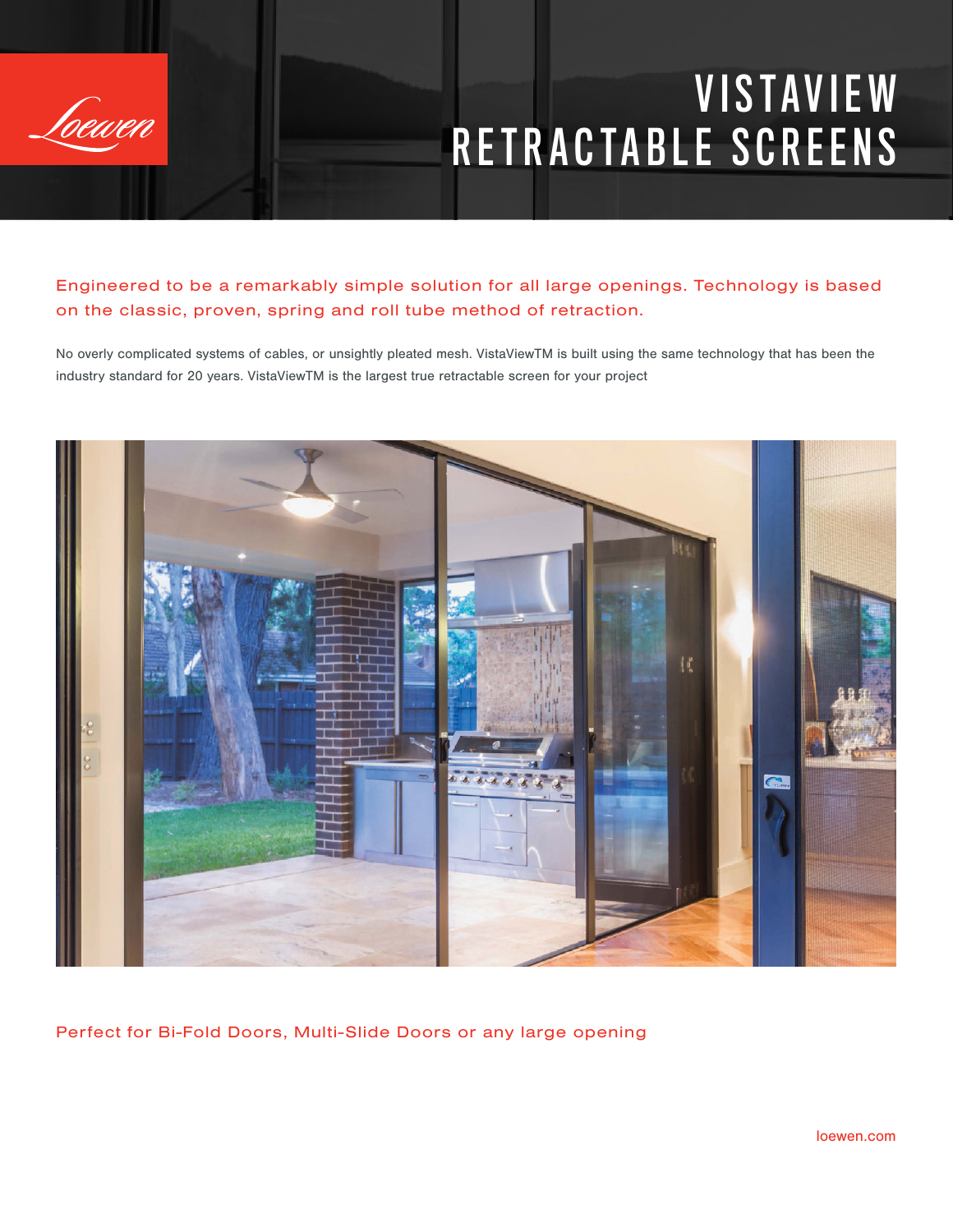# **VISTAVIEW** RETRACTABLE SCREENS

#### All Door Types (Interior)



Liftslide Doors



Multi-Sliding Doors



Bi-Fold Doors



#### Captured Edge Technology

Zipper Welded to Mesh Edges

Locks Screen Mesh in Tight

Strength to Withstand High Winds

Resistant to Accidental Impacts



A self locking brake allows you to stop the screen in any position along the track.